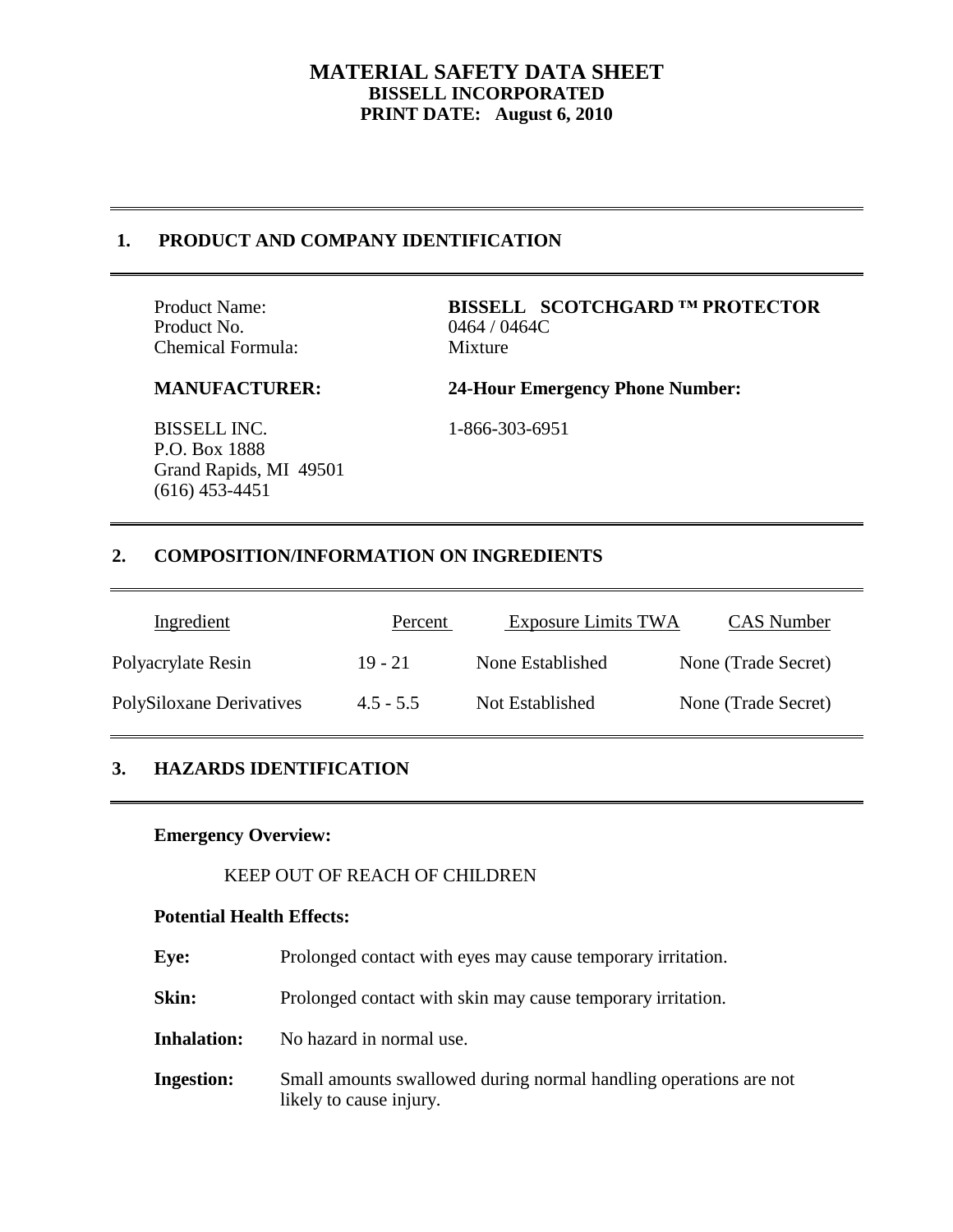# **BISSELL SCOTCHGARD ™ PROTECTOR**

## **4. FIRST AID MEASURES**

| EYE:               | Immediately flush eyes with plenty of water for at least 15<br>minutes. Get medical attention, if irritation persists.                                                           |
|--------------------|----------------------------------------------------------------------------------------------------------------------------------------------------------------------------------|
| SKIN:              | Wash skin with water. Remove contaminated clothing.                                                                                                                              |
| <b>INGESTION:</b>  | If swallowed, do NOT induce vomiting. Give a glass of water.<br>Call a physician or poison control center immediately. Never<br>give anything by mouth to an unconscious person. |
| <b>INHALATION:</b> | Remove to fresh air. If not breathing, give artificial respiration.<br>Get medical attention.                                                                                    |

## **5. FIRE FIGHTING MEASURES**

| <b>FLASH POINT:</b>         | None at/or below $212^{\circ}F$              |
|-----------------------------|----------------------------------------------|
| FLAMMABILITY:               | None.                                        |
| <b>EXTINGUISHING MEDIA:</b> | Use water, water fog, CO2, dry chemicals     |
|                             | or foam.                                     |
| FIRE and EXPLOSION HAZARDS  | None                                         |
| FIRE FIGHTING EQUIPMENT:    | Fire fighters should wear self-contained     |
|                             | breathing apparatus and protective clothing. |

## **6. ACCIDENTAL RELEASE MEASURES**

| <b>SMALL SPILLS:</b><br><b>LARGE SPILL:</b> | Absorb and wipe up or rinse away with water.<br>contain spilled liquid with sand or earth. Place in a<br>disposal container for disposal. After removal, flush |
|---------------------------------------------|----------------------------------------------------------------------------------------------------------------------------------------------------------------|
| <b>WASTE DISPOSAL:</b>                      | area thoroughly with water.<br>Follow all local, state and federal regulations for large spills.                                                               |

## **7. HANDLING AND STORAGE**

| HANDLING: | Use only as directed. Avoid contact with eyes. Use with |
|-----------|---------------------------------------------------------|
|           | adequate ventilation. Wash hands before eating.         |
| STORAGE:  | Store OUT OF REACH OF CHILDREN. Keep                    |
|           | container tightly closed when not in use.               |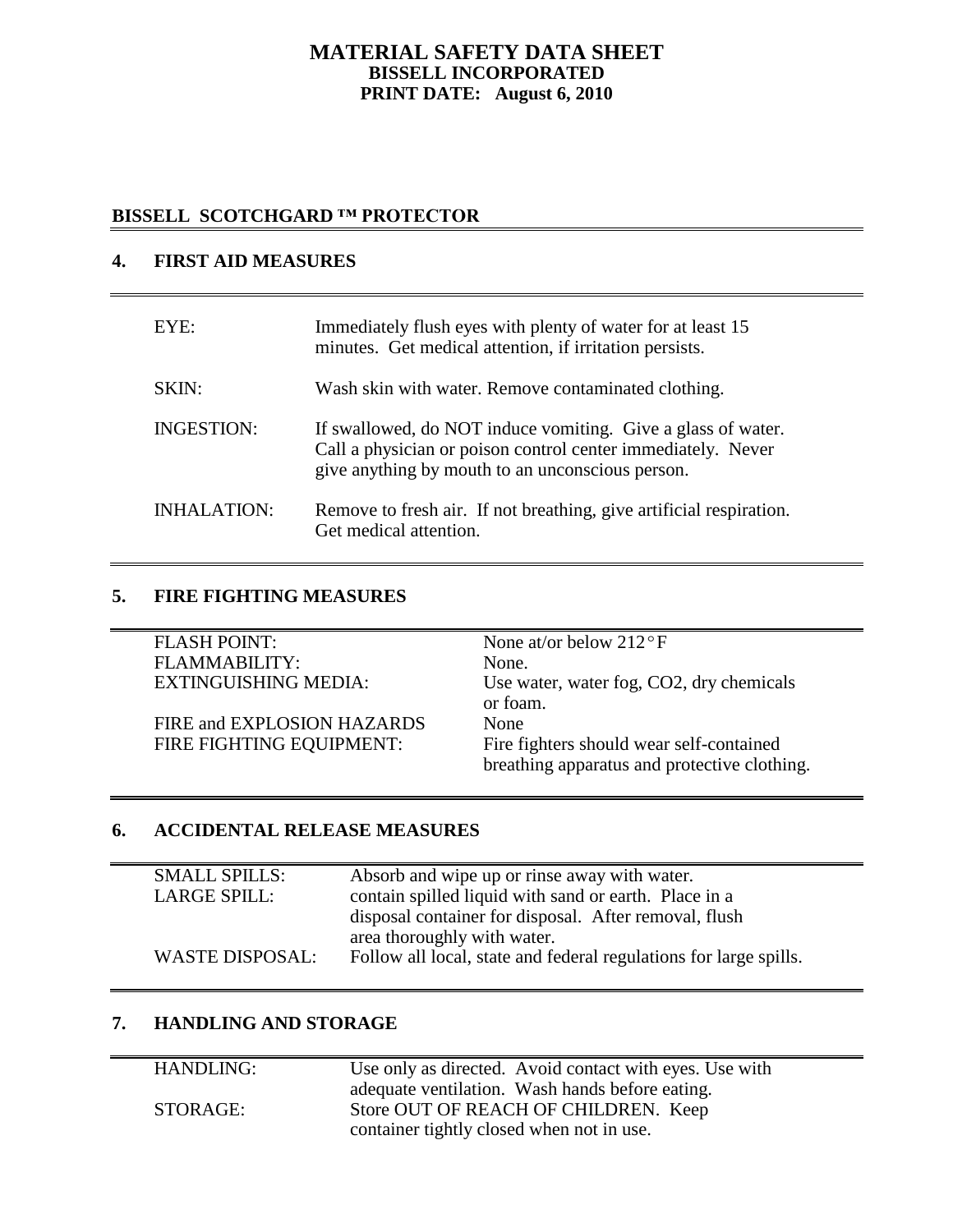### **BISSELL** SCOTCHGARD ™ PROTECTOR

# **8. PERSONAL PROTECTION**

RESPIRATORY PROTECTION: Not required PROTECTIVE GLOVES: Not required EYE PROTECTION: Not required VENTILATION: Normal

## **9. PHYSICAL AND CHEMICAL PROPERTIES**

| APPEARANCE:                  | Off-White Liquid |
|------------------------------|------------------|
| ODOR:                        | Faint Waxy       |
| BOILING POINT, 760mm Hg:     | $212^{\circ}F$   |
| <b>VAPOR PRESSURE:</b>       | Not determined   |
| <b>VAPOR DENSITY:</b>        | Not Known        |
| <b>SOLUBILITY IN WATER:</b>  | Complete         |
| <b>SPECIFIC GRAVITY:</b>     | $1.07 \pm 0.005$ |
| pH:                          | $3.0 \pm 0.3$    |
| % Volatile Organic Compounds |                  |

#### **10. STABILITY AND REACTIVITY**

CHEMICAL STABILITY: Stable CONDITIONS TO AVOID: Mineral Acids INCOMPATIBILITY: Mineral Acids HAZARDOUS DECOMPOSITION: None known HAZARDOUS POLYMERIZATION: Will not occur

# **11. TOXICOLOGICAL INFORMATION**

#### **Tested and labeled to CPSC/FHSA requirements.**

| The oral LD50 is greater than 5000 mg/kg in rats.        |
|----------------------------------------------------------|
| The inhalation LC50 is greater than 20 mg/L for one hour |
| exposure for laboratory animals.                         |
| The primary dermal irritation score was 0.87.            |
|                                                          |

#### **This product is neither a primary eye nor primary skin irritant per FHSA regulations.**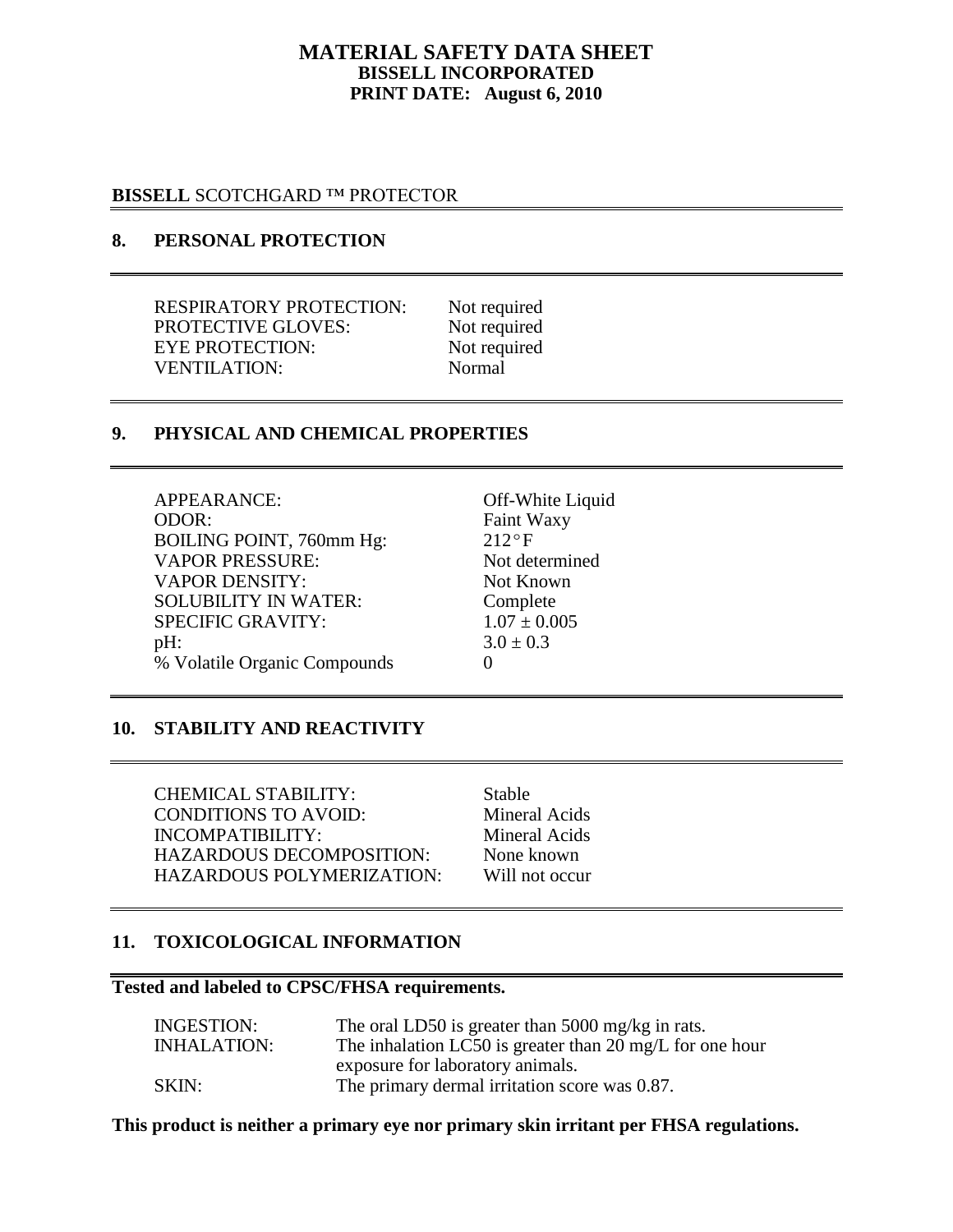## **Material SAFETY DATA SHEET BISSELL INCORPORATED PRINT DATE: August 6, 2010**

## **BISSELL****SCOTCHGARD ™ PROTECTOR**

## **12. ECOLOGICAL INFORMATION**

AQUATIC TOXICITY: No information available.<br>
FINVIRONMENTAL EFFECTS: Not established. ENVIRONMENTAL EFFECTS:

# **13. DISPOSAL CONSIDERATION**

DISPOSAL OF PRODUCT**:** Disposal methods must be in compliance with all Federal, State or Provincial, and local laws and regulations. DISPOSAL OF PACKAGING: Disposal methods must be in compliance with all Federal, State or Provincial, and local laws and regulations

## **14. TRANSPORTATION INFORMATION**

#### **TRANSPOTATION:**

| <b>HAZARD RATING:</b>                | Fire: 0 | <b>Toxicity: 0</b>             | <b>Reactivity: 0</b> |
|--------------------------------------|---------|--------------------------------|----------------------|
| DOT Labeling:                        |         | None                           |                      |
| <b>DOT Proper Shipping Name:</b>     |         | Not Regulated                  |                      |
| <b>DOT Hazard Class:</b>             |         | None                           |                      |
| U.S. Surface Freight Classification: |         | Cleaning compound, liquid, NOI |                      |

# **15. REGULATORY INFORMATION:**

## *EEC LABELLING INFORMATION:*

| Symbol:          | <b>Not Applicable</b> |
|------------------|-----------------------|
| <b>Contains:</b> | <b>Not Applicable</b> |
| <b>R</b> Phases: | <b>Not Applicable</b> |
| <b>S</b> Phases: | <b>Not Applicable</b> |